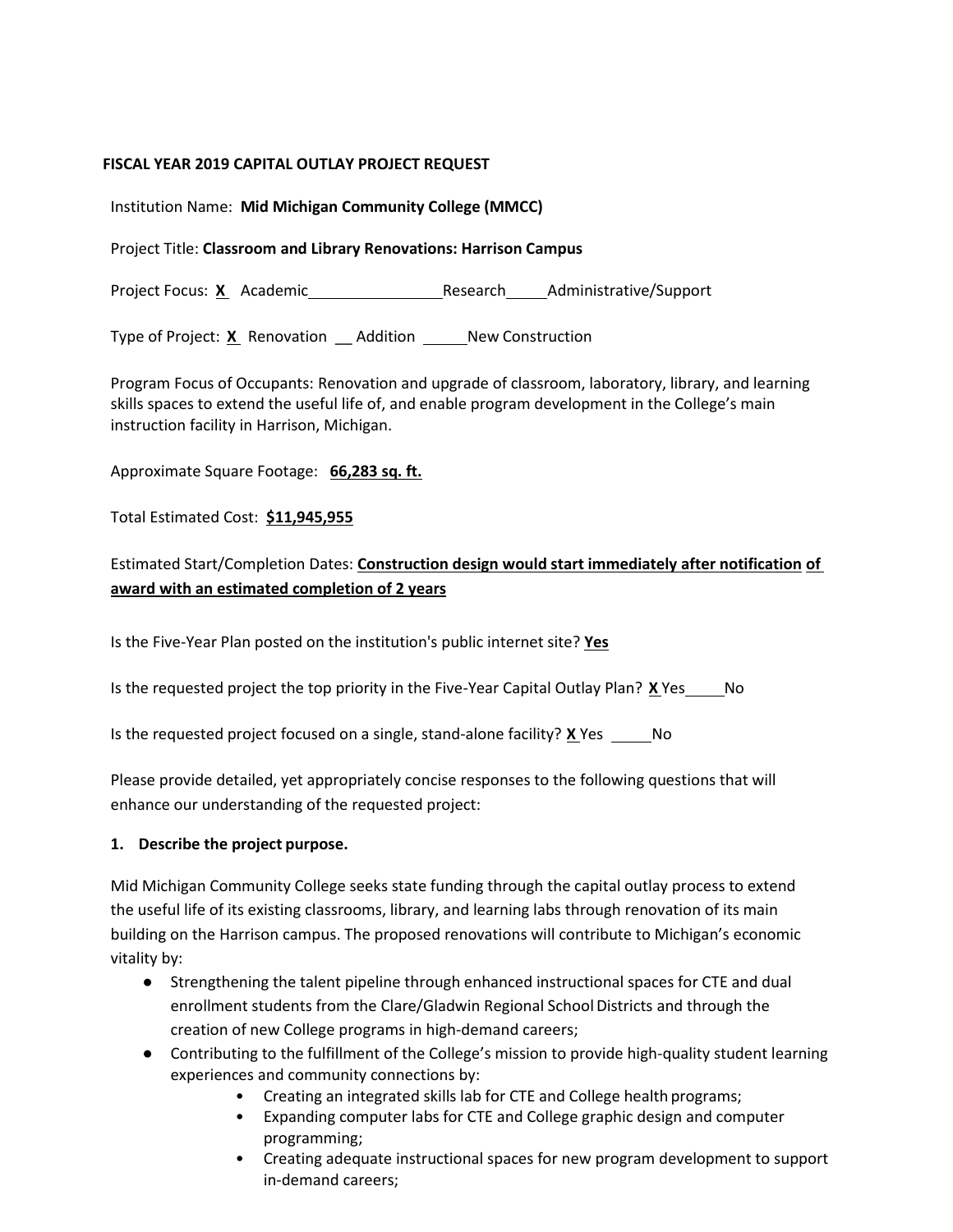- Supporting college and career readiness through the expansion of learning support services;
- Connecting employers and job candidates through the creation of a career and employer resource center;
- Expanding the College's Veterans' Service Center which serves both students and community members; and
- Updating facilities to encourage college enrollment and completion in an area plagued by generational poverty.
- Extending the useful life of MMCC's main instructional building through redesign, effective connection to areas supported by previous capital outlay investments, addressing safety and accessibility issues, and improving energy efficiency.

The project renovates areas in the original 1968 structure and those added to the original structure in 1976. The areas have been well maintained over the years but are insufficient in size, inefficient in the use of energy, and not conducive (in configuration or lighting) for quality instruction.

Although the College was not selected for capital outlay funding in the last 10 years, the structural deficiencies of the Harrison campus must be addressed. For this reason, the College has embarked on a two-phase approach. College reserves and private resources will fund Phase 1 and will address significant infrastructure and traffic flow issues. This Capital Outlay Project proposal is Phase 2. As described in the following pages, it will enable the redesign and renovation of existing spaces to increase efficiency and effectiveness. These investments in the Harrison campus will stretch the College's resources but are essential to the continued functioning of the College in its service district of Clare and Gladwin counties.

The proposed project follows the College's 2016 Campus Master Plan and its 5-year Capital Outlay Plan. The College is prepared to undertake the matching financial obligations.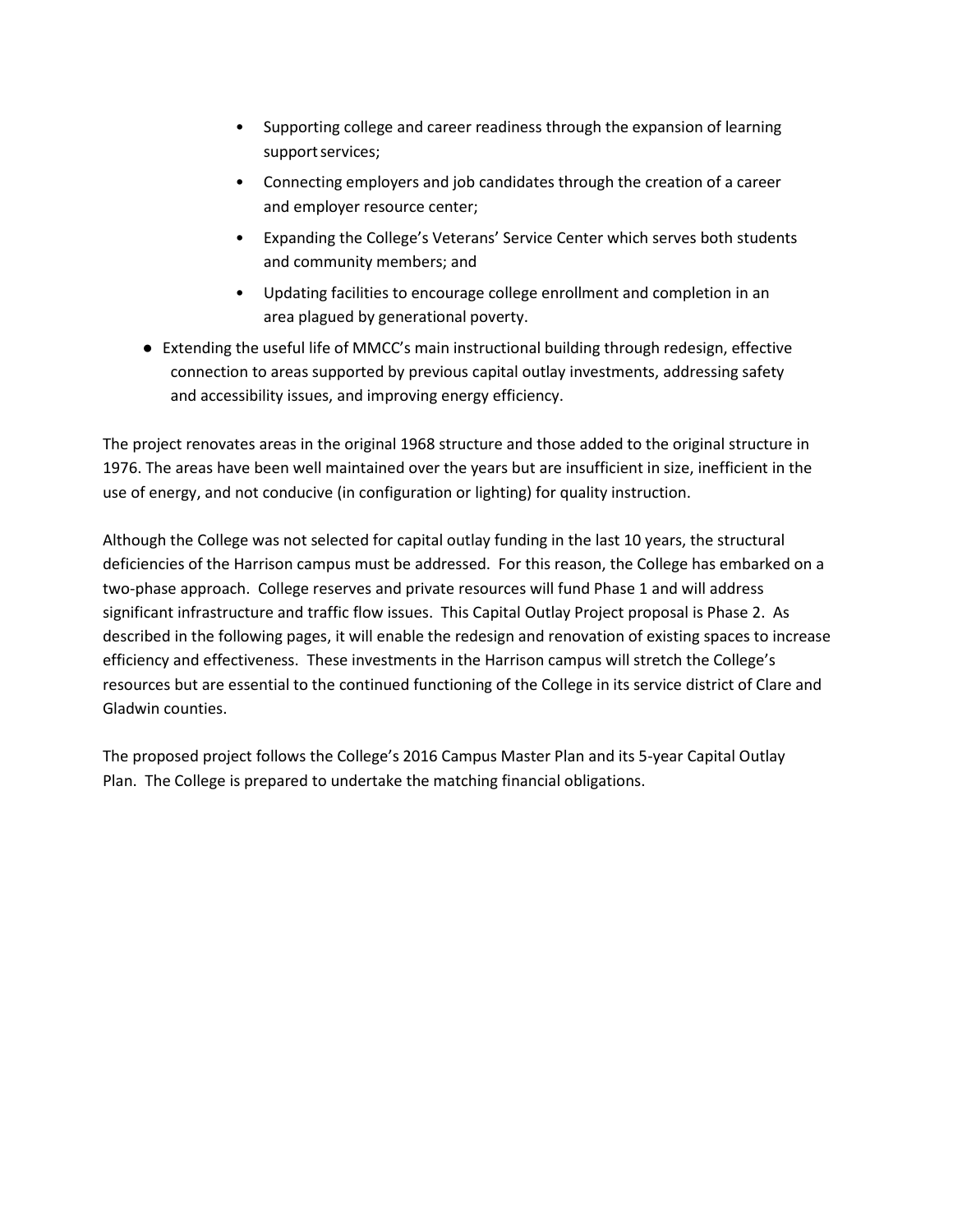#### **2. Describe the scope of the project.**

The proposed renovations (Phase 2 of the campus upgrade initiative) stretch from north to south across the front of the College's Harrison campus and on both the first and second floor. The renovated space will extend the functionality gained in the College's (2004) capital outlay project, the Student Orientation Academic Readiness (SOAR) Center that has served the College and its students well. The SOAR Center provides an appealing entrance to the campus and convenient student access to the admissions office, college mentors, academic advisors and financial aid professionals.

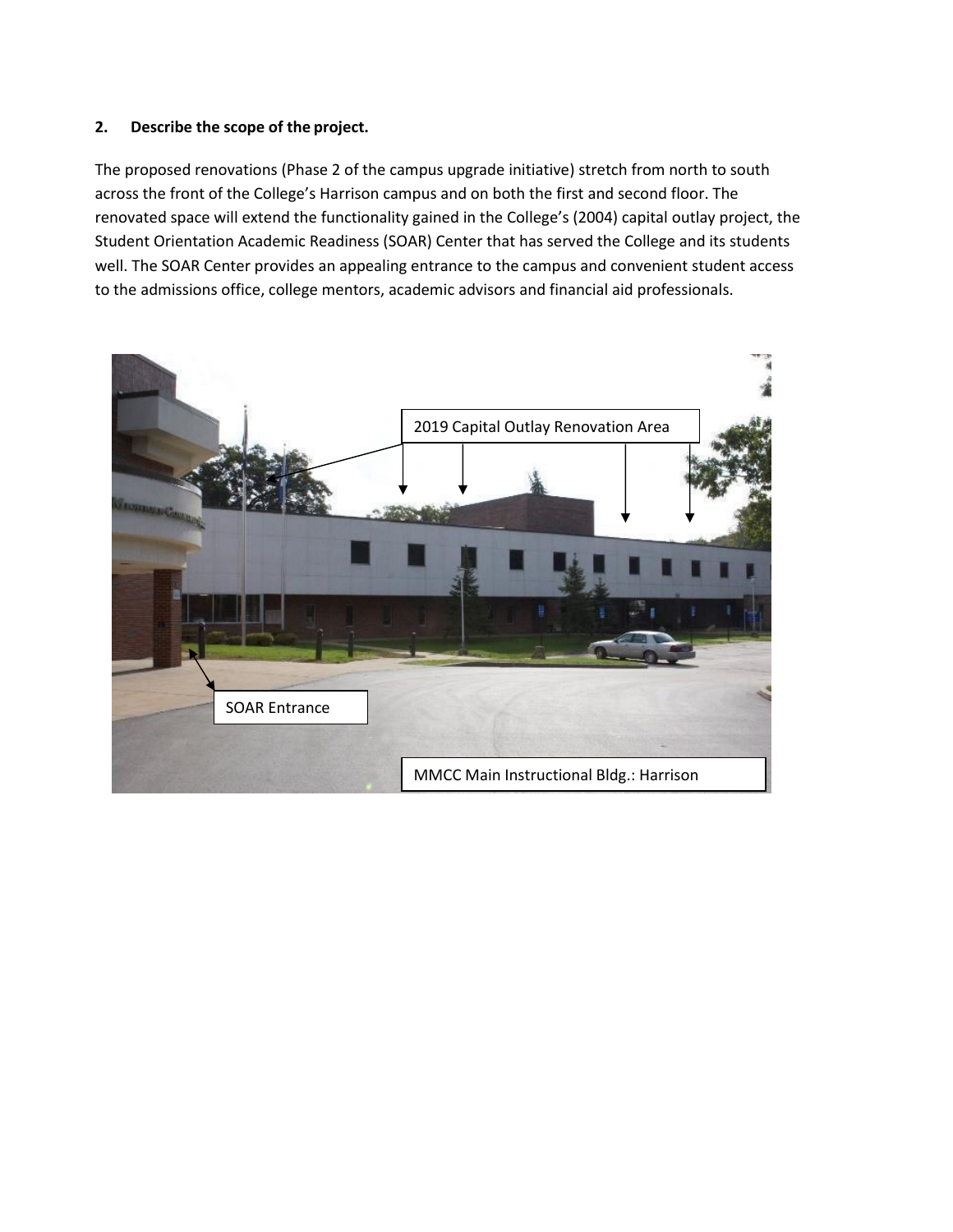On the first floor, the renovation will connect the SOAR's Student Services offices to the Library, to learning support services in reading, writing, math, and science; to the Career Services Center; to the Veterans' Service Center; and to the CTE Culinary kitchen and demonstration lab with cluster seating and computer stations in the student collaboration zones.



On the second floor, the renovation will upgrade the existing building shell and connect CTE and dual enrollment classrooms to a shared integrated health skills lab, expanded computer labs, a center for teaching and learning, and a large lecture hall.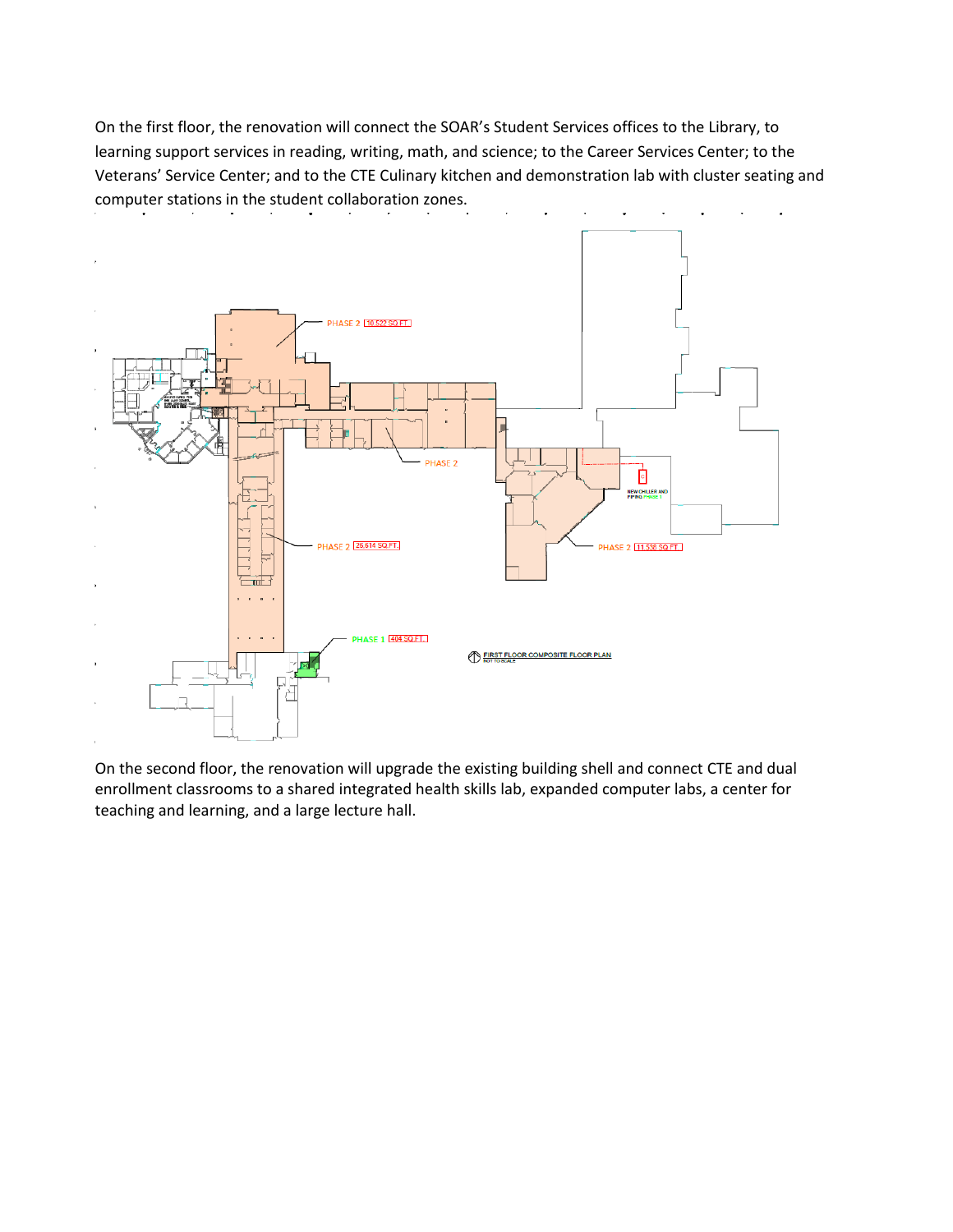

Functionally, the renovation will connect the Student Services offices and will integrate classrooms, experiential labs, learning labs, the library, and student study space.

Classroom and laboratory space in the renovated facility will create spaces for new program growth in high demand fields. These include:

|             | Program                         | Anticipated 10-Year Job Growth per MI-TALENT.ORG |
|-------------|---------------------------------|--------------------------------------------------|
| <b>STEM</b> | Forest & Conservation Science   | $+5-7%$                                          |
|             | <b>Digital Technology</b>       | +25% (Web Design, Animation, Computer Support)   |
| Health      | <b>Public Health</b>            | $+12%$                                           |
|             | <b>Medical Lab Technicians</b>  | $+10%$                                           |
| Career      | Culinary/Nutrition              | $9 - 11%$                                        |
|             | <b>Business (international)</b> | $9 - 10%$                                        |
|             | Ag & Food Science Technicians   | 11%                                              |
| Transfer    | Social Work                     | 11-15%                                           |
|             | Education                       | $7-11%$                                          |

The College recognizes that the current hodge-podge of academic spaces is limiting academic innovation. In addition, the dated look of the Harrison campus has not kept pace with student expectations or aspirations. Aside from the infrastructure challenges addressed in Phase 1, the building has the look and feel of an old high school rather than a college campus. Upgraded space created in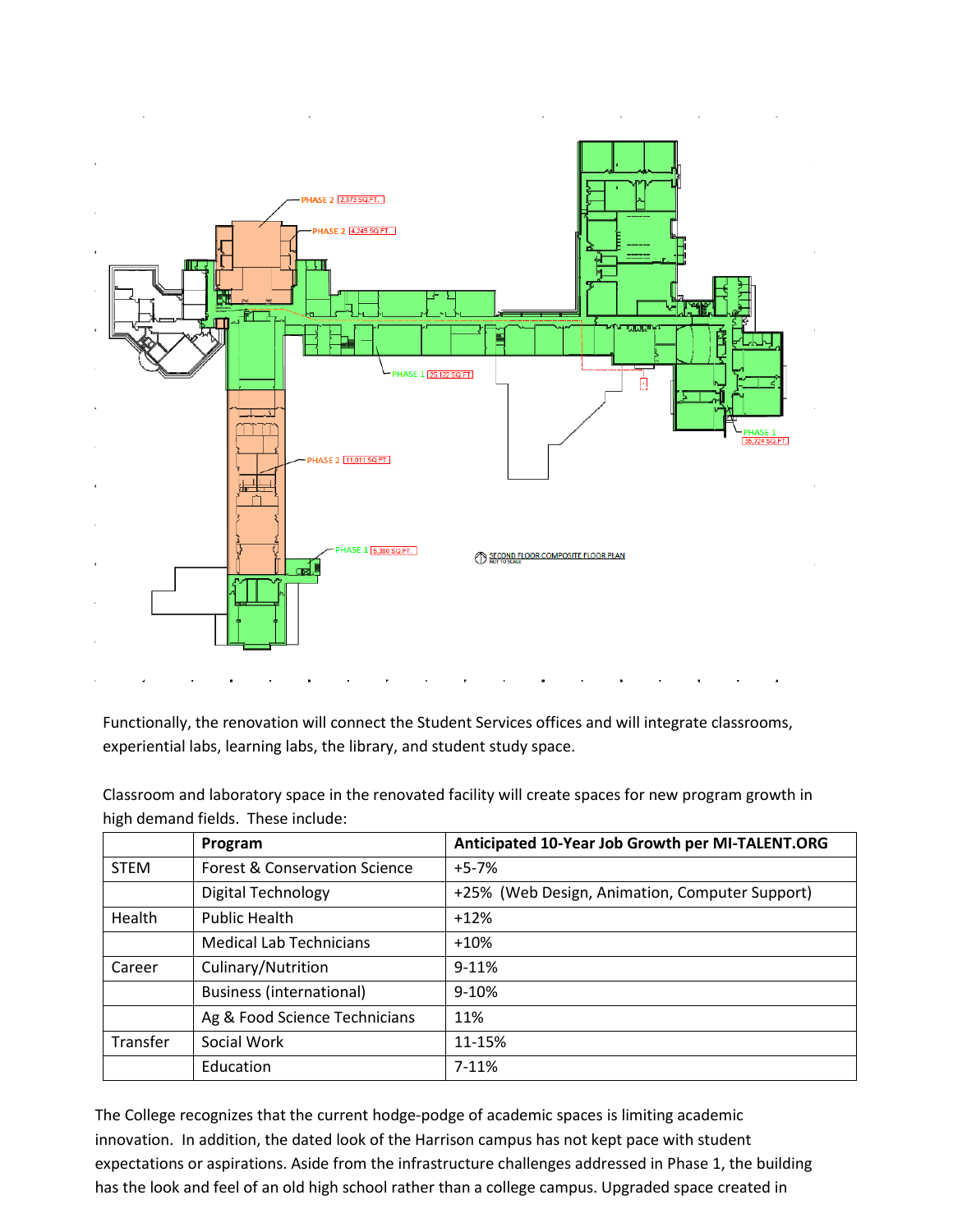Phase 2 with Capital Outlay support will be a draw for new students and for members of the community, further contributing to the sustainability of the institution.

### **3. How does the project enhance Michigan's talent enhancement, job creation and economic growth initiatives on a local, regional and/or statewidebasis?**

The project enhances Michigan talent enhancement, job creation and economic growth by providing:

- Adequate space for CTE programs that help to fill Michigan's talent pipeline.
- The Business Leaders of Michigan 2015 Economic Competitiveness Benchmarking Report sets forth the ambitious but achievable goal of making Michigan a "Top Ten" state. Its corresponding 2015 Economic Competitiveness Benchmarking Report provides the metrics required to support its Michigan Turnaround Plan. The corresponding relationship between these metrics and this project are set forth below:

| <b>Key Metric</b>                                  | Project Relationship                               |  |  |
|----------------------------------------------------|----------------------------------------------------|--|--|
| Fewer than 1 in 4 Michigan high school             | This project expands and enhances                  |  |  |
| students enrolled in a career/technical            | instructional space for CTE and dual enrollment    |  |  |
| education class in 2014. This is less than half of | courses and supports a CTE Early College           |  |  |
| the average enrollment in both "Top Ten" and       | model. These new spaces will attract students      |  |  |
| peer states.                                       | and improve the learning environment.              |  |  |
|                                                    |                                                    |  |  |
| The percentage of college and career ready         | The expanded learning support services in          |  |  |
| graduates in Michigan is about 11 points lower     | reading, writing, and math will benefit dual-      |  |  |
| than the "Top Ten" average. Michigan was in        | enrolled and CTE students as well as MMCC          |  |  |
| the bottom half of all states in college-ready     | students, 60% of whom are first-generation         |  |  |
| graduates.                                         | college students and need additional support.      |  |  |
| The number of critical skills degrees and          | Expanded health skills and computer labs will      |  |  |
| certificates awarded in Michigan per capita was    | provide facilities and equipment for training in   |  |  |
| 12% lower than the "Top Ten" average in 2014.      | two of the most in-demand sectors of Michigan      |  |  |
| Jobs in healthcare are expected to see the         | economy.                                           |  |  |
| greatest increase.                                 |                                                    |  |  |
| Food service continues to be a high demand job     | The creation of a skills training area for the CTE |  |  |
| need, especially at base service levels.           | culinary arts program will prepare entry-level     |  |  |
|                                                    | workers for these roles.                           |  |  |
| Employers report that an aging workforce, a        | A Career and Employer Resource Center, and a       |  |  |
| shrinking talent pipeline, and low educational     | Veterans' Services Center will connect             |  |  |
| attainment, pose significant challenges in         | employers with graduates who have the              |  |  |
| meeting opportunities for economic growth.         | requisite skills for job success.                  |  |  |

According to the Business Leaders' 2015 reports, if Michigan were performing like a "Top Ten" state, we would see employment rise by 120,000 jobs and increase in per capita income and per capital GDP. This would, indeed be welcome news for Clare and Gladwin Counties that felt early and persistent effects of the economic recession.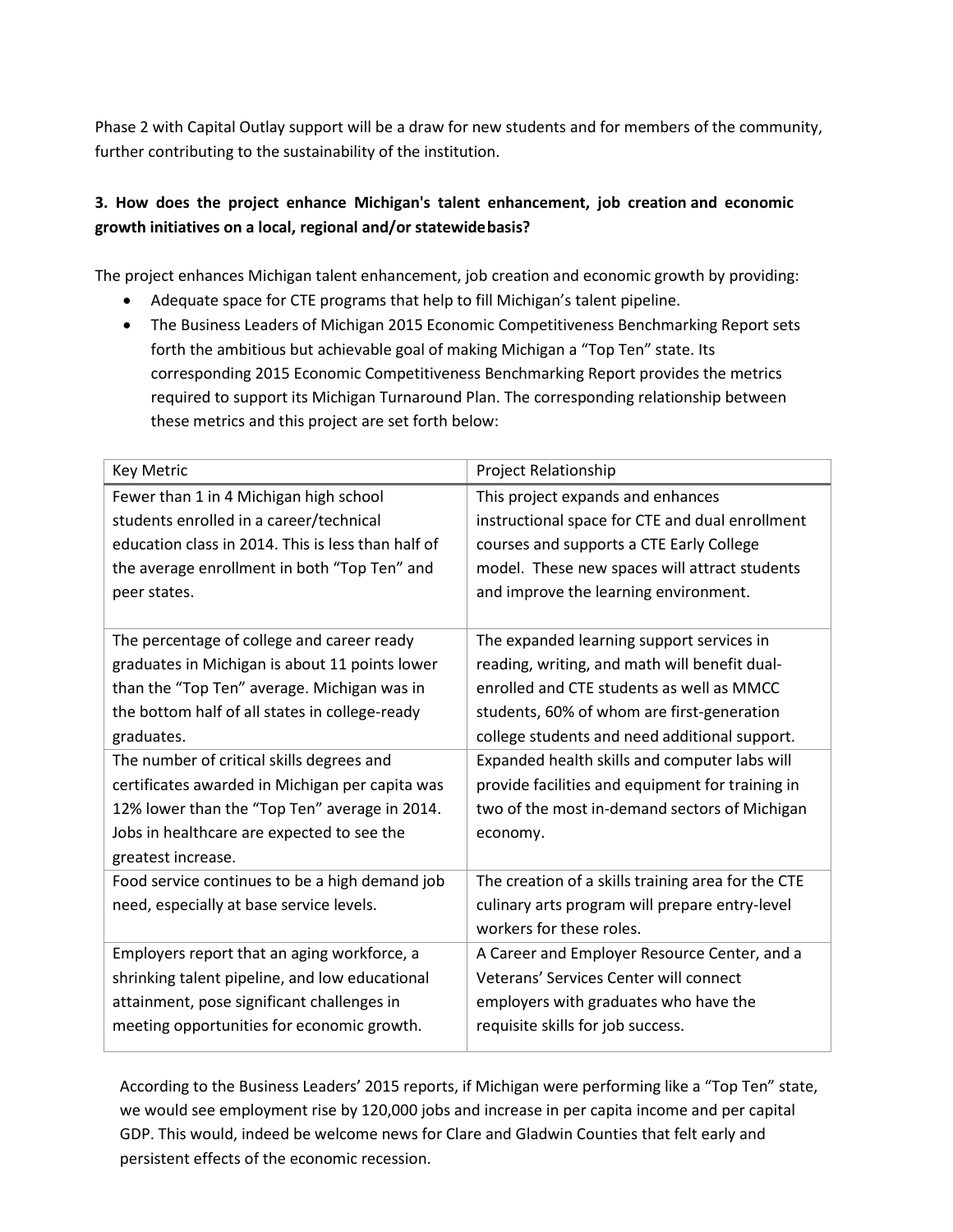As the "gateway to the North" in the 1950s to 1980s, Clare and Gladwin counties thrived with tourism and the summer cottages of Detroit autoworkers. Its modest industrial base tied closely to supplying automotive parts to GM, Ford, and Chrysler. As the auto industry declined, so did jobs for the residents of Clare and Gladwin counties. Many of the cherished getaways on the small lakes of central Michigan were abandoned, fell into disrepair, or became the home of last resort for laid-off workers who could no longer afford their homes in the Detroit suburbs. Property values fell. Schools and social services saw an increase in demand but no corresponding increase in revenue.

Today, although the Michigan unemployment rate is 4.3%, Clare County is still at 6% (67<sup>th</sup> among Michigan counties) and Gladwin County is at 6.2% (71<sup>st</sup> among Michigan counties)(Source: MI DTMB, September 2017).

We know that education and economic recovery go hand-in-hand. The Governor has designated MMCC's hometown of Harrison a "Rising Tide" community. We hope that the State will see this project as a further investment in the people of our central counties to help us turn the corner and see a new kind of economic prosperity for the region.

#### **4. How does the project enhance the core academic and/or research mission of theinstitution?**

The mission of Mid Michigan Community College centers on the pursuit of excellence in student learning and community connections. This project brings additional value to both of those dimensions.

The State authorized the creation of Mid Michigan Community College in 1965. The tie between the College and its K-12 partners dates nearly to its inception. When financing was secured for the new campus on August 2, 1966, the Board of Trustees also approved the lease of college property to the Clare-Gladwin intermediate school district for \$1 per year as the site of special education programs for special needs children.

The Harrison campus classroom building was completed in 1968 and, with many additions over the years, it continues to serve as the core of the College's program. The relationship between the College and its school districts deepened correspondingly. In 1972, the Board approved the compatible architectural designs and the construction of permanent space for the Clare/Gladwin RESD offices and school.

At a time when our state citizens and government are urging more alignment between K-12 and community colleges, MMCC is proud to say that the Clare-Gladwin RESD Career and Technical programs have now operated in the College's facilities for more than 40 years. The College provides space for the CTE culinary program, graphic design, computer technology, welding, and automotive technologies in addition to office and general classroom spaces. The College and the RESD would like to expand program offerings, especially in business and in agriculture and both are committed to continuing the close alliance they now share.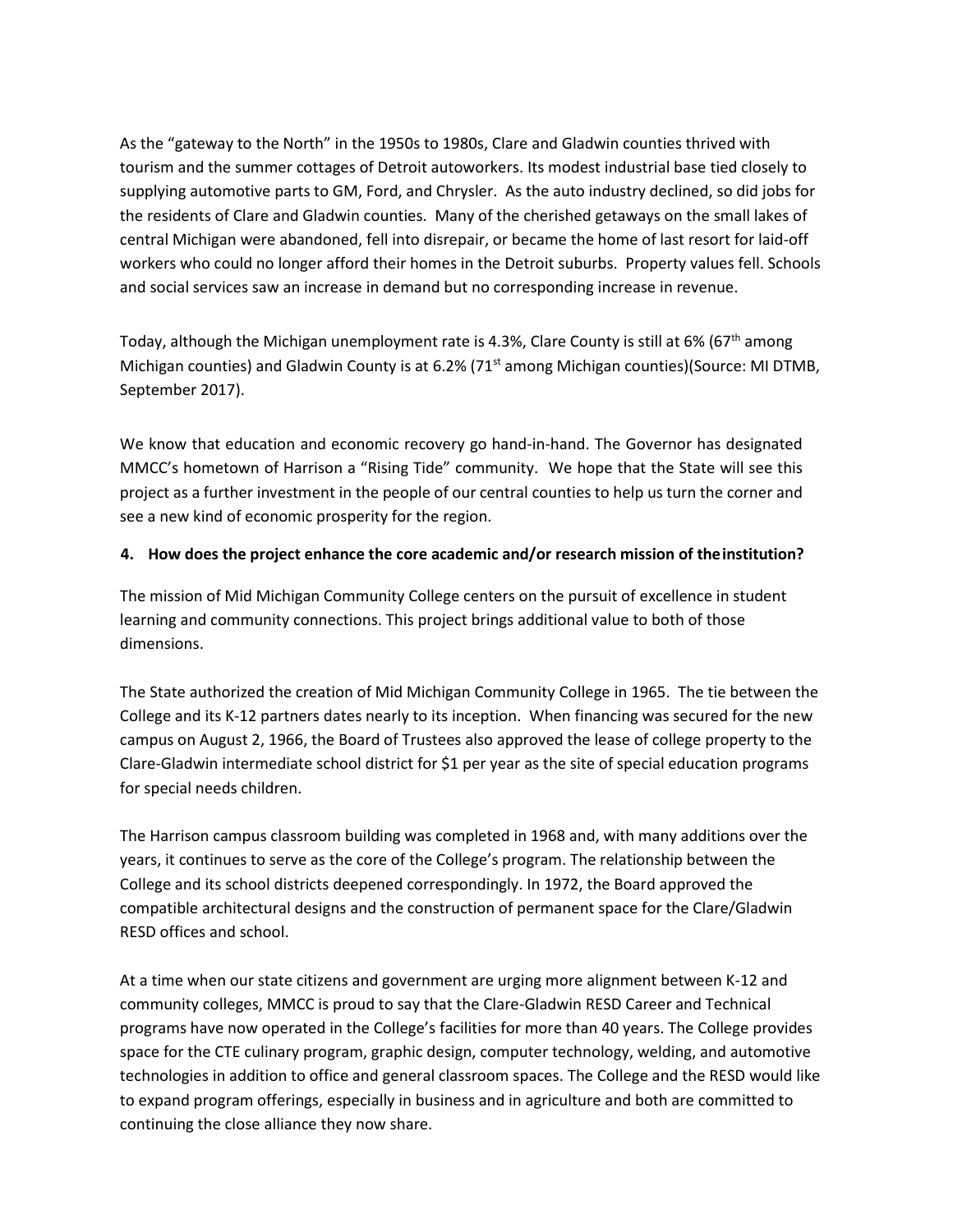Educational access is a hallmark of all community colleges and MMCC is no exception. Since its founding, the College has continued and has never wavered from its commitment to access, affordability, and accountability. With lower than average property tax revenue and state appropriations, MMCC has stretched each dollar as demonstrated in the comparisons below from the 2015-16 ACS Reports.

| Community   | Property Tax | State Aid per FYES | <b>Total Revenue</b> | Total        |
|-------------|--------------|--------------------|----------------------|--------------|
| Colleges    | Revenue per  |                    | per FYES             | Expenditures |
|             | <b>FYES</b>  |                    |                      | per FYES     |
| State       | \$4648       | \$3123             | \$14092              | \$11185      |
| Average     |              |                    |                      |              |
| <b>MMCC</b> | \$935        | \$1936             | \$10001              | \$9823       |

Despite these efforts, regional challenges remain. The College and the RESD serve an area caught in a cycle of generational poverty and low educational attainment. College readiness remains a persistent challenge. Clare-Gladwin students averaged lower SAT scores in 2016 than those for the state (959 compared to 1,001) and, while 27% of enrolled students in Michigan required remediation, the rates in Clare-Gladwin were 42% and 33% respectively. More than 60% of MMCC new students are first generation college students needing additional guidance and support in navigating the college experience. These statistics underscore the need for effective learning labs and tutoring services as proposed in this project.

The College is anxious to implement the high impact strategies that will promote persistence, retention, and completion. By providing students with expanded learning support services, MMCC can foster greater enrollment and degree completion. This project will help us to close the gap between the entering skills of our students and their workforce readiness upon graduation.

This workforce readiness is critical when we realize that the citizens of Clare and Gladwin counties play a vital role in the commuter workforce across Prosperity Region 5. The College's engagement with its communities is not limited to Clare and Gladwin counties. MMCC serves as a bridge between the talent and area employers across an eight-county region. Of special note is the College's work with the Great Lakes Bay Region STEM Network. Working with MMCC staff, the Network has developed an Employer Toolkit and an Employer Resource Center to connect employers and educators to create work-based learning experiences. Hence the importance of the Career Center and Veterans Resource Center in this proposal. Further, our region has long relied on MMCC nurses, medical assistants, radiography and physical therapy technicians to care for our citizens. The integrated health skills lab in this proposal will enhance training in these professions.

The work in STEM programming, culinary arts, and digital technologies are important components of the College's Academic Master Plan which includes training for high-demand jobs such as those identified in Question 2.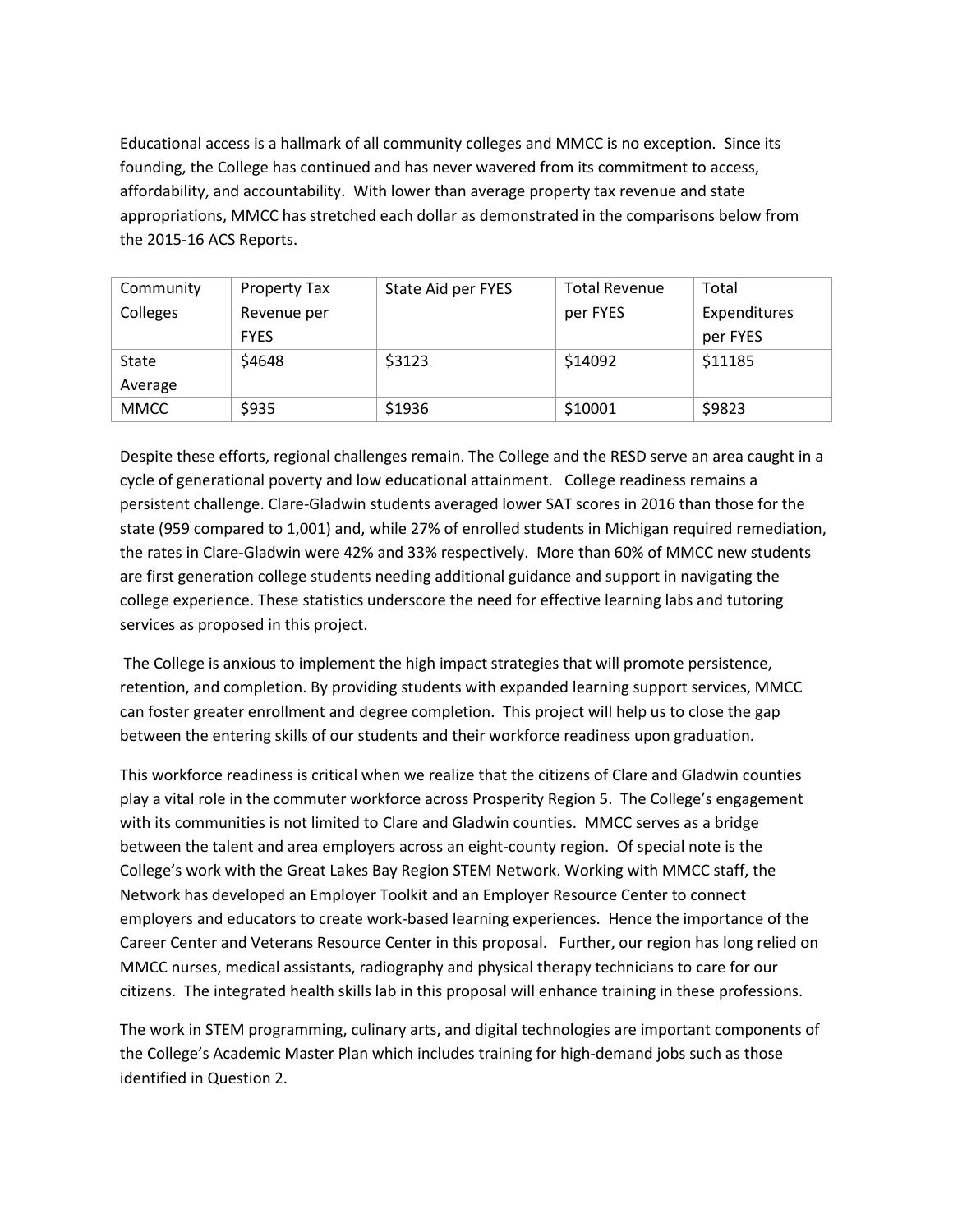This proposed capital outlay project will enable MMCC to

- a. Extend the life of our existing facilities so that we can continue to provide educational access to an underserved population.
- b. Enhance the facilities for our students and those of our high school partners. We are working hard to prime the pump on college enrollment but we need to create an education destination and a pathway to degree attainment. Creating adequate space in our instructional building would allow for a predictable and cohesive set of dual enrollment courses on the campus related to the Michigan Transfer Agreement and support an Early College for Clare-Gladwin CTE students.
- c. Link our students to hands on learning opportunities through the skills labs in STEM, culinary, health, and technology and link students to area employers through the CareerCenter.
- d. Link our area veterans to the benefits they deserve, including the benefits of a college education, through the Veterans Resource Center.
- e. Enable us to address more effectively the college readiness issues through better support services and tutoring in the fundamentals of reading, writing, math and science.
- f. Enhance our library to provide opportunities for undergraduate research andexploration.
- g. Entice students to spend more time on task and on campus, thus promotingcollege completion.
- h. Use space more efficiently and in ways that promote positive interactions between students at all levels and across academic programs.
- i. Create a learning environment that is safe, accessible and energy efficient.

The College's ability to fulfill its mission requires that it recognize, respect, and rise above the history and socioeconomic context of the area it serves.

### **5. Is the requested project focused on a single, stand-alone facility? If no, pleaseexplain.**

Yes, the project focuses on a single, stand-alone facility, namely the main building on the Harrison Campus. The campus has grown over the years with a number of additions to create one large structure. The project renovates areas originally constructed in 1968 and those added in 1976.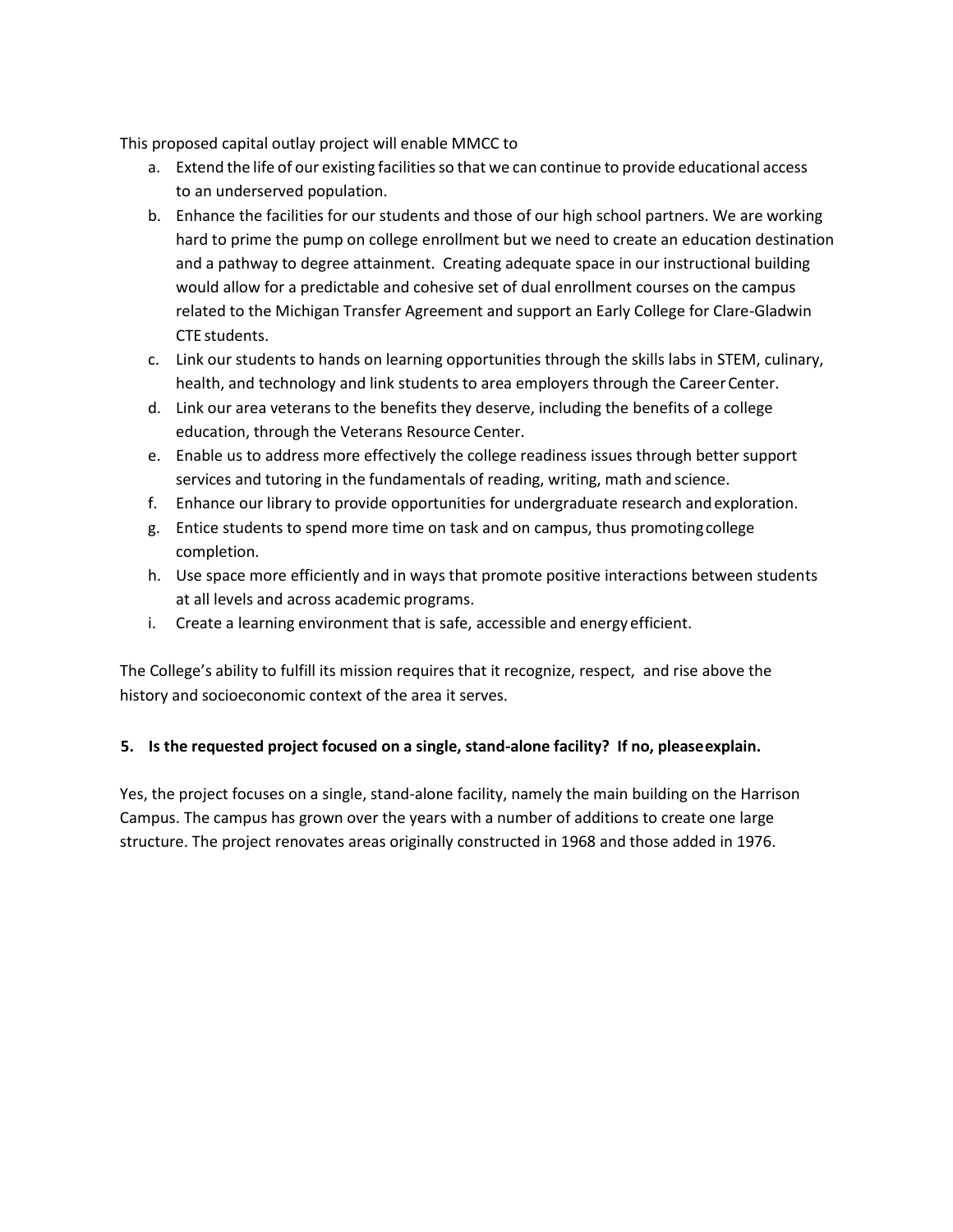### **6. How does the project support investment in or adaptive re-purposing of existing facilities and infrastructure?**

The areas identified for renovation have been well-maintained over the years but are inefficient in the use of energy, and the current layout is not conducive (in configuration or lighting) for quality instruction.

In recognition and response to structural deficiencies, the College is undertaking a major repair and replacement initiative in 2018-19 using College resources and private support. This "Phase 1" work will prepare the facility for the redesign and renovation work supported by Capital Outlay funding.

The proposed renovations will assist the college in:

- a. Serving the needs of the Clare/Gladwin CTE program that recognized a 30%enrollment growth since passing a new millage in May 2016. This directly impacts MMCC's enrollment pipeline;
- b. Repurposing spaces that are currently underutilized due to changing and evolving programmatic demands;
- c. Creating an integrated skills lab for the College and CTE health programs;
- d. Expanding computer lab access for CTE and College digital technologies.
- e. Creating a large lecture room and Center for Teaching and Learning to promote integrated learning across related programs.

### **7. Does the project address or mitigate any current life/safetydeficiencies relative to existing facilities? If yes, pleaseexplain.**

This project would incorporate barrier free seating and access in a large lecture hall that would replace the non-compliant and rarely used auditorium. In addition, a new entrances and stairwells would improve safety for students entering the building from the southwest entrance.

Also included in this project is a backup generator system that will improve the emergency lighting throughout the building, protect expensive equipment from power failure damage and ultimately reduce interruptions to class schedules.

The project includes enhanced site lighting on the Harrison Campus.

# **8. How does the institution measure utilization of its existing facilities, and how does it compare relative to established benchmarks? How does the project help to improve the utilization of existing space and infrastructure, or support the need for additional space and infrastructure?**

The College uses Ad Astra software to track its course schedule and classroom use. In the past two years, the College has been analyzing and adjusting its course schedule and classroom usage model to improve efficiency, especially on the Harrison campus which reflects a classroom utilization rate approximately 14% lower the Mt. Pleasant campus. Based on its national data, Ad Astra has enabled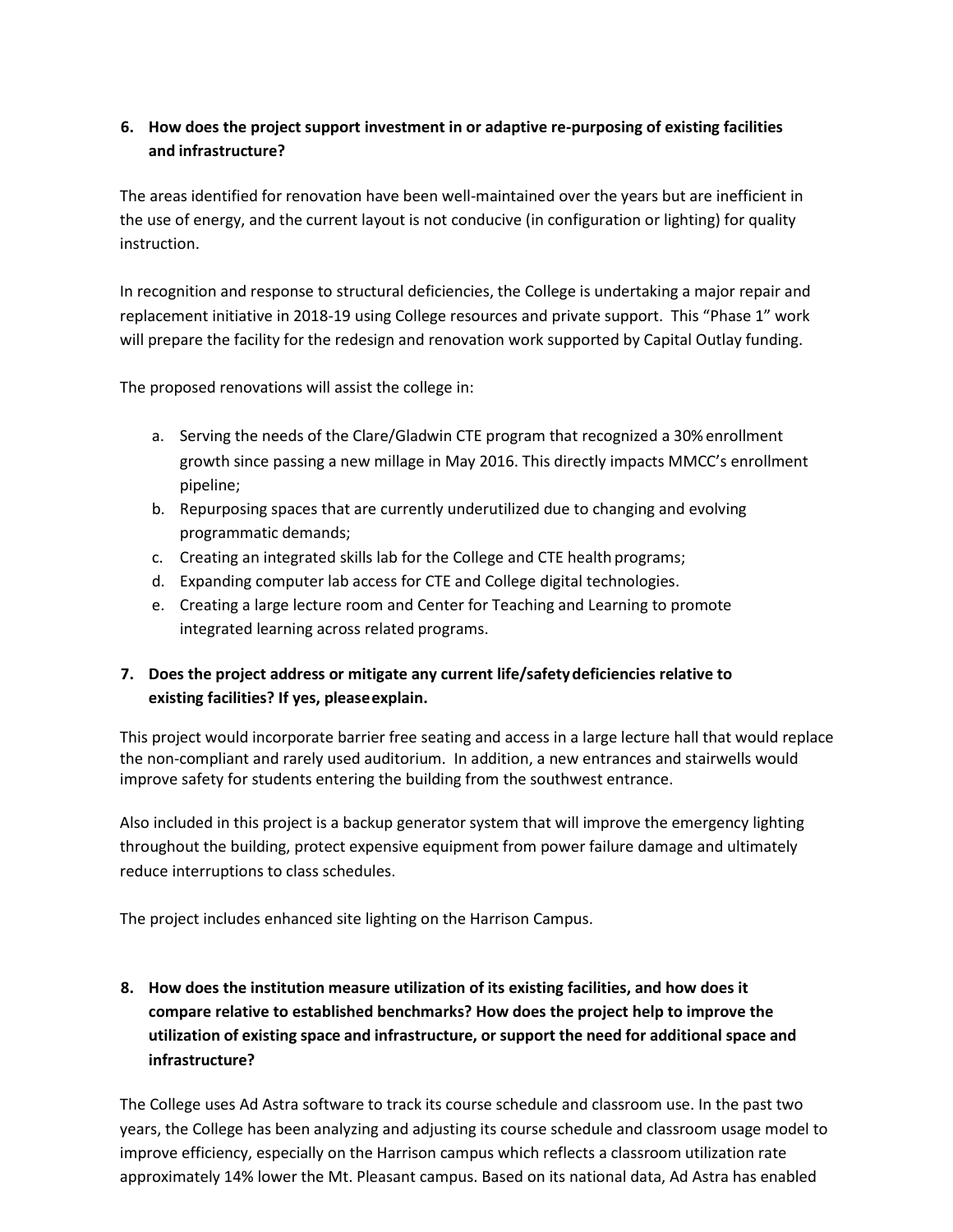us to identify course sections that could be eliminated or consolidated. At the same time, the information Astra provides has been aligned with the College's guided pathways project to streamline the academic course flow for students.

Despite its fractured environment, the Harrison campus Library Learning Service areas provide solid service to students. The Writing and Reading Center logged over 1,000 appointments, supplemental instruction more than 5,000. Math and the Testing Center each saw more than 2,000 in the last year.

The State ACS report provides comparative data regarding its facilities and funding. While the data show that the College works hard to keep its physical plant costs to only 10.1% of its budget (compared to the state community college average of 12.2%), energy costs continue to drain its resources.

At \$.11 per cubic ft., MMCC's energy costs are among the highest in the state (which shows an aggregate of \$.0972). The installation of a high-efficiency chiller (Phase 1) and high-efficiency lighting (Phase 2 - this proposal) would dramatically improve efficiency.

Further, the proposed renovations would reconfigure space to allow for increased enrollment and increased use of student support services. Cost reductions and enrollment increases are key objectives for the College which relies heavily on student tuition for its operating expenses.

An unfortunate artifact of the College's history is that it receives state aid per FYES that is significant lower than its counterparts: Mid's state aid per FYES in 2015-16 was \$1,936/FYES compared to the state average of \$3,123.

While it has had continued support from its service districts, the decline in property values results in Mid having the lowest property tax revenue per FYES in the state: \$935/FYES vs. \$4,648/FYES as the state average. This proposal will assist us in keeping costs low for our in-district students while generating higher college attainment rates for an area of the state that is underserved.

MMCC participates in the Voluntary Framework of Accountability and is actively engaged in evidence-based decision-making. Each month, the College hosts an open "Data Discussion" for staff and faculty so that everyone can be aware of important metrics regarding MMCC's student success, its budget, and its future planning.

### **9. How does the institution intend to integrate sustainable design principles to enhance the efficiency and operations of the facility?**

MMCC's operating philosophy encourages engineering all renovation and new construction projects to the highest appropriate level of energy efficiency with emphasis placed on LEED requirements.

Examples specific to this project include high efficiency window glazing and building envelope design. Consideration will also be given to replacing inefficient air handlers with new high efficiency VFD controlled units. These initiatives will help reduce future energy consumption and costs.

As shown on the 5-Year Campus Master Plan, the College intends to continue investments in its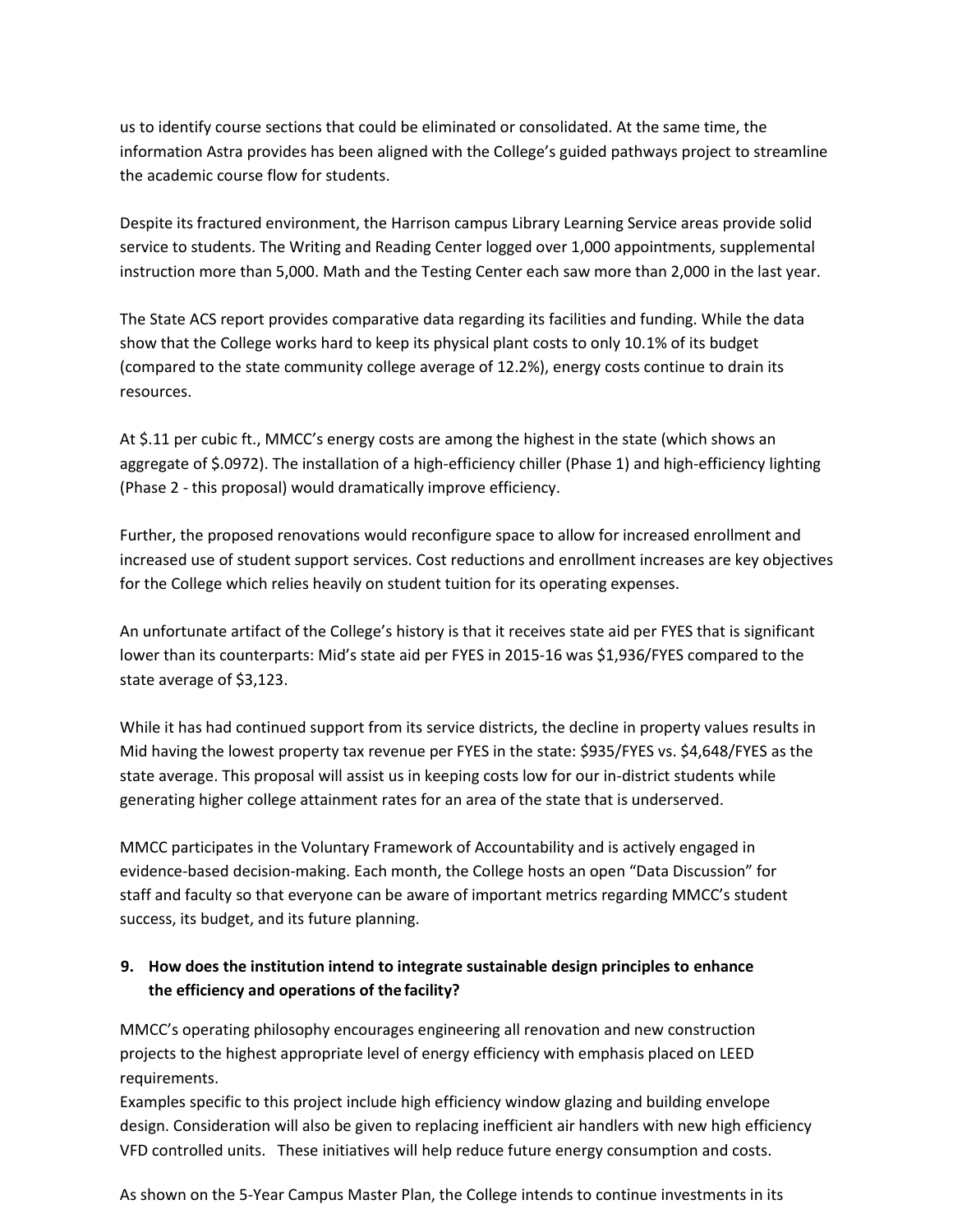existing facilities with improved lighting and energy efficiencies.

## **10. Are match resources currently available for the project? If yes, what is the source of the match resources? If no, identify the intended source and the estimated timeline for securing said resources?**

College match resources exist within the Building & Site fund balance. Such funds are designated and allocated for future college needs by the Board of Trustees on an annual basis as excess operating funds are identified. In the alternative, MMCC is positioned well to bond this project.

# **11. If authorized for construction, the state typically provides a maximum of 75% of the total cost for university projects and 50% of the total cost for community college projects. Does the institution intend to commit additional resources that would reduce the state share from the amounts indicated? If so, by what amount?**

No. However, the College has invested \$4.8M in upgrades to the Harrison campus in the last five years. It will make a major investment of approximately \$9M in its Phase 1 infrastructure upgrades in preparation for the work that needs to be done in Phase 2.

## **12. Will the completed project increase operating costs to the institution? If yes, please provide an estimated cost (annually, and over a five-year period) and indicate whether the institution has identified available funds to support the additional cost.**

The proposed project will decrease operating costs by improving energy efficiency. Design enhancements and the use of new materials will further reduce costs while increasing comfort and durability. Further, the updated space will be an additional draw to the campus and will foster enrollment growth. Enrollment growth would increase revenue and strengthen the economic vitality of the region.

#### **13. What impact, if any, will the project have on tuitioncosts?**

The project will not have any impact on tuition costs. It will however, enable MMCC to be a more effective partner with K-12 schools, thus focusing on the best value for the state's investment in education.

### **14. lf this project is not authorized, what are the impacts to the institution and itsstudents?**

If the project is not authorized, we will continue to serve our students - including our CTE and dualenrolled students -- to the best of our abilities. However, they will not derive the benefits of improved space as outlined in this proposal. For nearly 50 years, MMCC has worked hard to efficiently provide higher education in an underserved rural area. We have maintained our facilities well and kept our tuition costs low. We ask the state to assist us in extending the useful life of this campus and thus ensure that students in Clare and Gladwin counties have access to a higher education environment that is comparable to those enjoyed by their peers around the state.